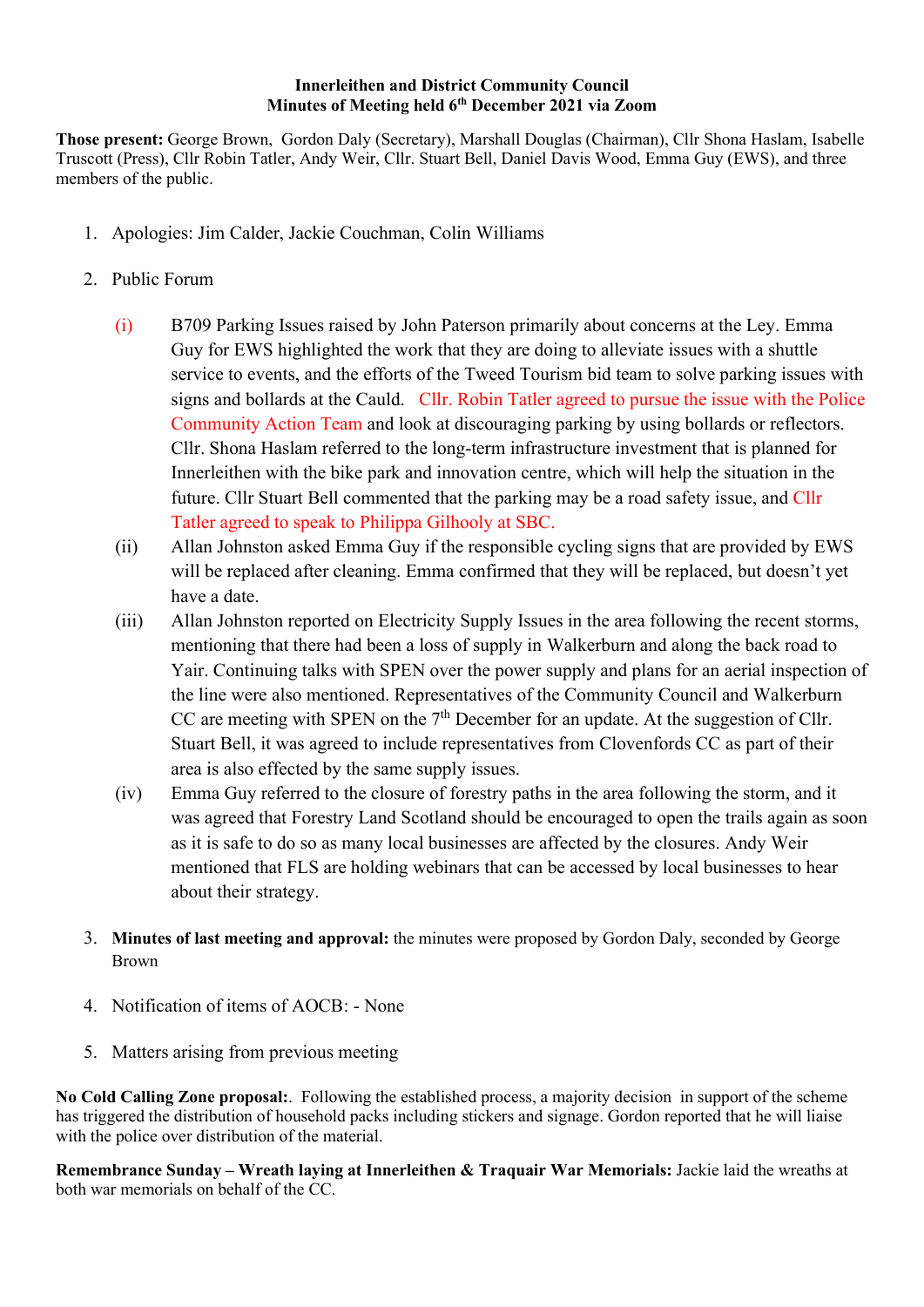Morningside lighting/parking/access: Cllr Robin Tatler confirmed that the details of proposed low-level lighting are still being confirmed. He also confirmed that the lighting column nearby, obscured by a tree is the responsibility of the landowner. Neil Pringle has surveyed the wall which runs behind Leithen Crescent, running into Leithen Mills. The rendering has deteriorated to the point of giving concern. This wall formed part of the Mill and, as such, is the responsibility of individual adjacent householders. Jackie believed that some have already taken responsibility for their stretch of wall and stripped off the render and/or had it repointed/re-rendered. ACTION: Cllr Robin Tatler to progress.

Road to Caerlee Mast: Cllr Robin Tatler reported that Neighbourhood Services are in touch with the owners and that they are being reminded of their responsibilities. He also mentioned that a site visit is planned to examine the road. Another issue regarding mountain bikers use of the road was also highlighted with potential safety issues raised by local residents concerned at bikers exiting the road at speed. ACTION: Cllr Robin Tatler to update on progress.

Victoria Park play area: The tendering process has commenced, and work should start in the spring. ACTION: Cllr Robin Tatler to update on progress.

## Memorial Hall User Group:

Cllr Tatler confirmed that the hedge removal is included in the council's planned works.

Tweeddale Area Partnership Meeting: Robin confirmed that the Placemaking Planning Process is complex and a separate workshop will be held on that topic in the week commencing  $10<sup>th</sup>$  January to ensure a good understanding.

Memorial bench: Gordon relayed a request that had been made of the Community Council for a memorial bench near the cauld. After discussion it was deemed necessary to establish ownership of that land to put the applicant in direct contact for negotiation about the suitability, possibility and authority. George stated that the land is owned by Traquair Estates, and Gordon agreed to contact the Estate Factor to discuss a possible stone bench being erected.

6. Community Flower beds (Update Gordon Daly)

Gordon reported that the community trust team are going to take over the maintenance of Princes Street Gardens from SBC and that a design is being worked on. The ownership of the wall is to be checked. Gordon will update the CC on progress.

7. Swap & Share Shed (Update Gordon Daly)

Gordon reported that the shed is proving highly successful, and that funding has been received through Tesco Community schemes. The possibility of building an additional shed for storage is being looked at.

- 8. Scawd Law No update
- 9. Police Report Circulated with these minutes
- 10. SBC Councillors Report

## Cllr. Stuart Bell:

Stuart reported on the extent of power outages from Innerleithen eastwards towards Yair Bridge with numerous properties having no power for up to a week. It was agreed that a representative of Clovenfords CC be invited to attend our scheduled meeting with SPEN.

## Cllr. Shona Haslam:

Earlier discussion of storm damage etc, had covered most of Shona's intended report but she wished to add that anyone with extended loss of power would be entitled to compensation of £70 for every 12 hour period.